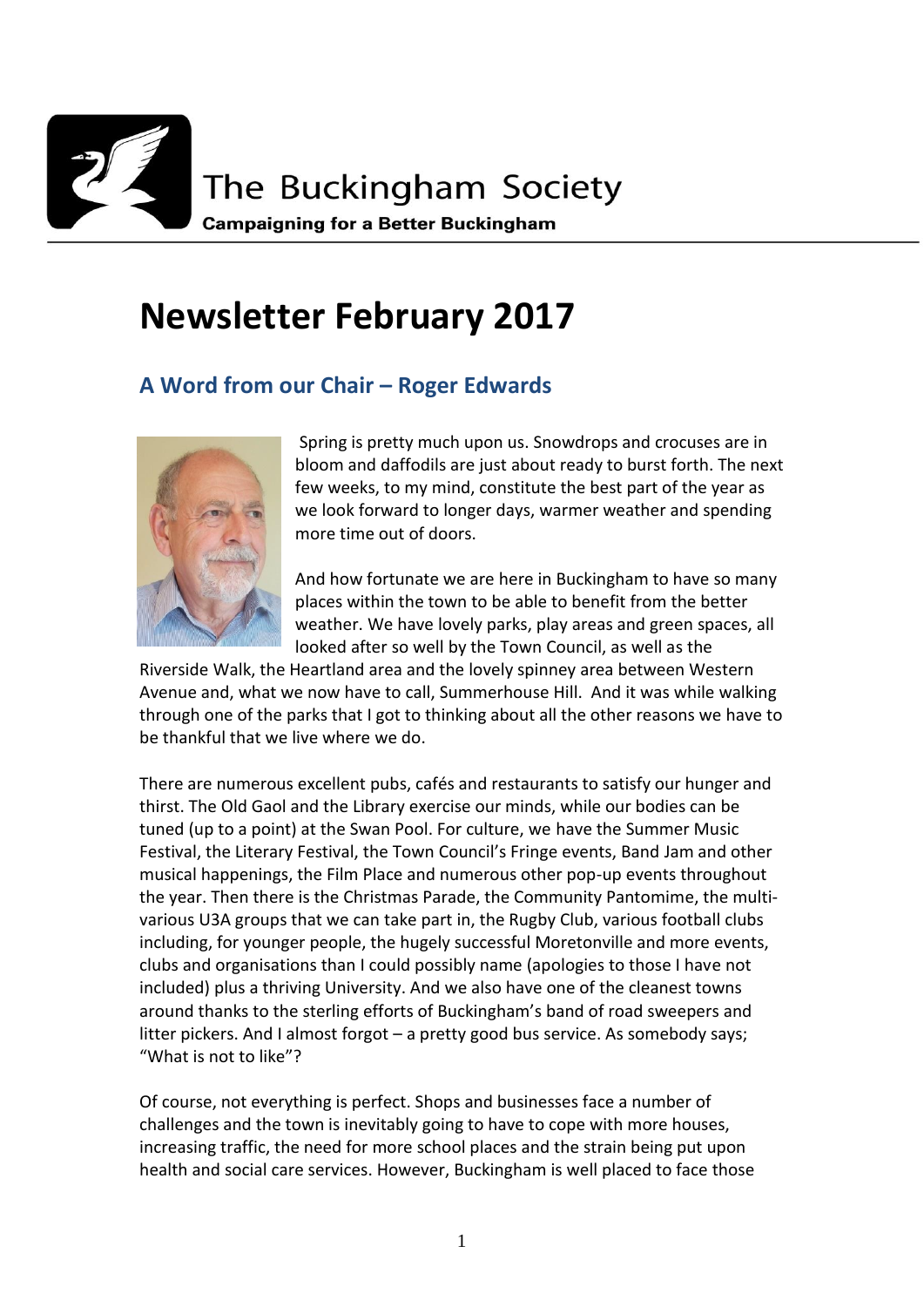tests. We have a lively, busy and, above all, interested population. And we are fortunate to have Town, District and County Councillors who are ever vigilant and determined, as is the Buckingham Society, to ensure that Buckingham remains a great place to live.

So, despite grumbling being almost a national sport in the UK, it seems to me that, as we start to leave winter behind and head into spring, we should put grumbling aside and celebrate Buckingham. Let us all be thankful for what we have here in our, still



lovely, market town.

Message from the Editor - On the left is a view from The Spinney that Roger mentions. It is maintained by AVDC, unlike the other parks in Buckingham which are maintained by Buckingham Town Council. AVDC have just completed a major tidy-up.

# **Planning – Carolyn Cumming**

### Vale of Aylesbury Local Plan

A further consultation is expected this summer. Following a major shift in the projections for population increase, the revised housing supply is now set at 26,800. With half of this figure already in the pipeline, AVDC now states that there is a sufficient 5 year supply. This means that Buckingham's Neighbourhood Plan is considered to be fully up to date and, therefore, applications outside of the allocated areas in the BNDP are likely to be refused.

#### Care Homes

It would seem that Buckingham has been singled out as the ideal place for care homes. No less than three applications have been (or are about to be) submitted. The proposed sites, catering for self-contained flats, as well as extra care units are:

- 1. West End Farm, Brackley Road
- 2. Land behind Grand Junction
- 3. Land at Lace Hill

The Lace Hill site would be developed along with a new medical facility and would, therefore, seem the most logical place for a care home. The planning group are supportive of the scheme but would want to see a continued medical facility at the current North End site.

Land behind the Grand Junction would mean a significant loss of the green space and the remains of the old fruit trees. It also poses unacceptable risk of flooding, not to mention additional traffic on the access road to the main car park.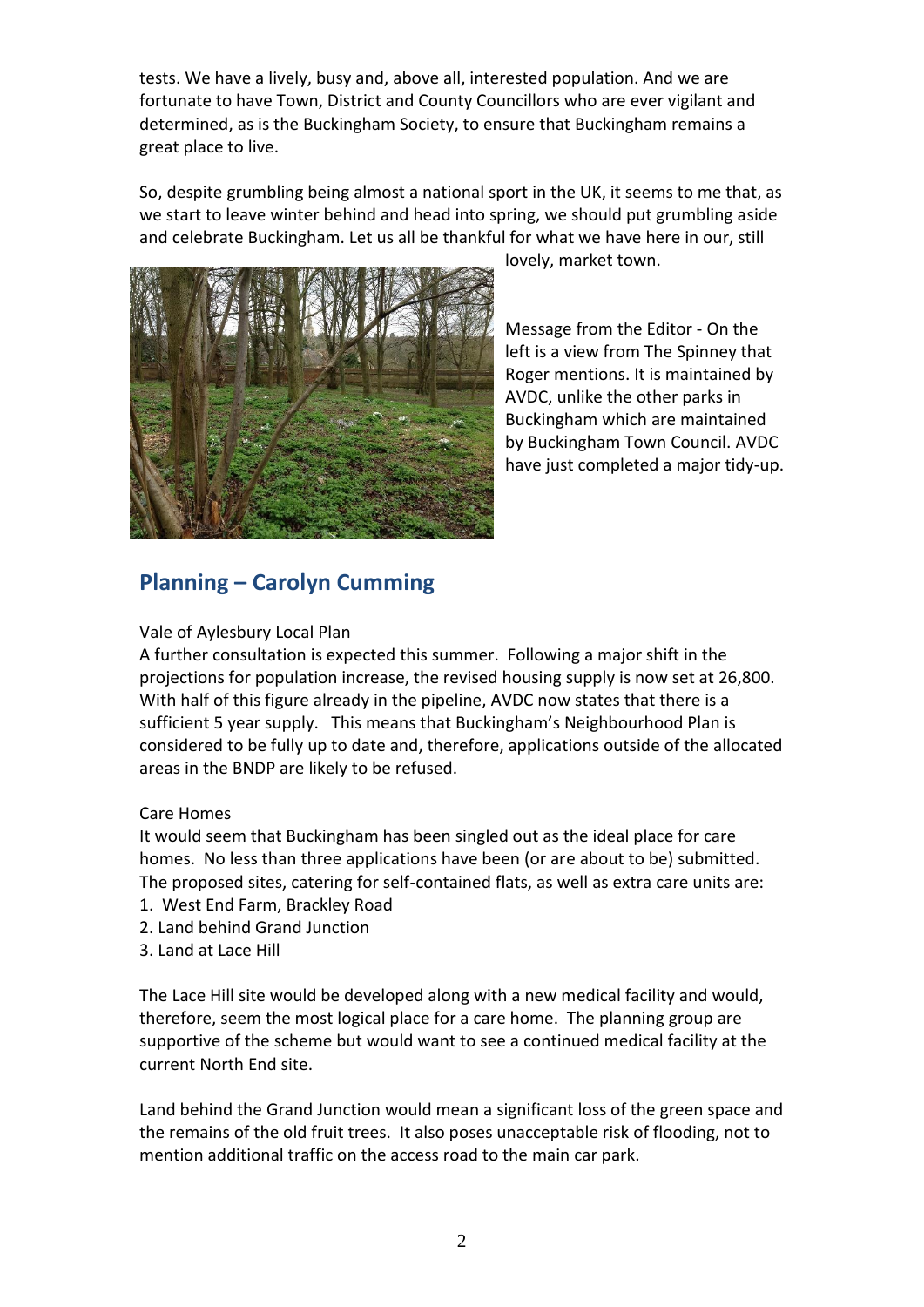West End Farm on Brackley Road was not earmarked to take any development in the Buckingham & Neighbourhood Development Plan (BNDP) and the Planning Group have echoed the Town Council's concerns on creating what in effect would be a gated community with no easy pedestrian or bus access to the town centre. The site exits on to a dangerous stretch of the Brackley Road.

### Moreton Road (Proposed Phase III)

This application is now the subject of an appeal which is being heard by the Inspectorate in Aylesbury. Thanks to a revision by AVDC of housing supply numbers, (see above), the District Council have submitted their objection to the scheme on the basis that it does not confirm with the BNDP.

### Land at Lace Hill

A presentation outlining the masterplan for this area proposed a medical facility with care home, a Lidl store and, from Whitbread, a Premier Inn alongside a Beefeater Restaurant and Costa Coffee Drive-Through. Two applications in respect of the Lidl store and the Premier Inn have been received. Both appear functional with little in the overall design to delight the eye.

The Society has contacted the developer with the objective of persuading them to look again at the design of the Beefeater and Costa coffee facilities. Both of these would occupy a prominent corner site and we argue could be developed with greater sensitivity and distinction, rather than the current 'motorway' image.

Landscaping is also a major concern. The Society believes it is very important to ensure retention of native hedgerows and to provide an attractive a setting as possible to offset the spread of tarmac and dominance of red brick, corporate signage, etc. One positive aspect is the proposed re-alignment of the Right of Way to incorporate the bridleway and footpath between the bypass road and the A413.

### Town Centre

Another Costa Coffee is planned for the old HSBC offices. This – at the last count – would increase Buckingham's coffee cafes to 22. A far cry from the sole offer that in days gone by was to be found at the Austrian Tea Rooms!

Domino's Pizza has opened on its controversial site adjacent to a pedestrian crossing with no obvious parking bay for either customers or delivery. We will continue to monitor the potential hazards this is likely to cause to pedestrians.

### Stratford Villas

Stalwart member of the Society, Una Robinson, has described in detail the reasons behind our objections to this further development on a site that has breached several previous planning conditions. It still awaits a decision.

### Land Off Chandos Road (Waglands Garden)

The Society has strongly objected to the erection of a block of flats and a detached dwelling on this thickly tree'd parcel of land and continues to object despite a number of minor revisions suggested by the developer.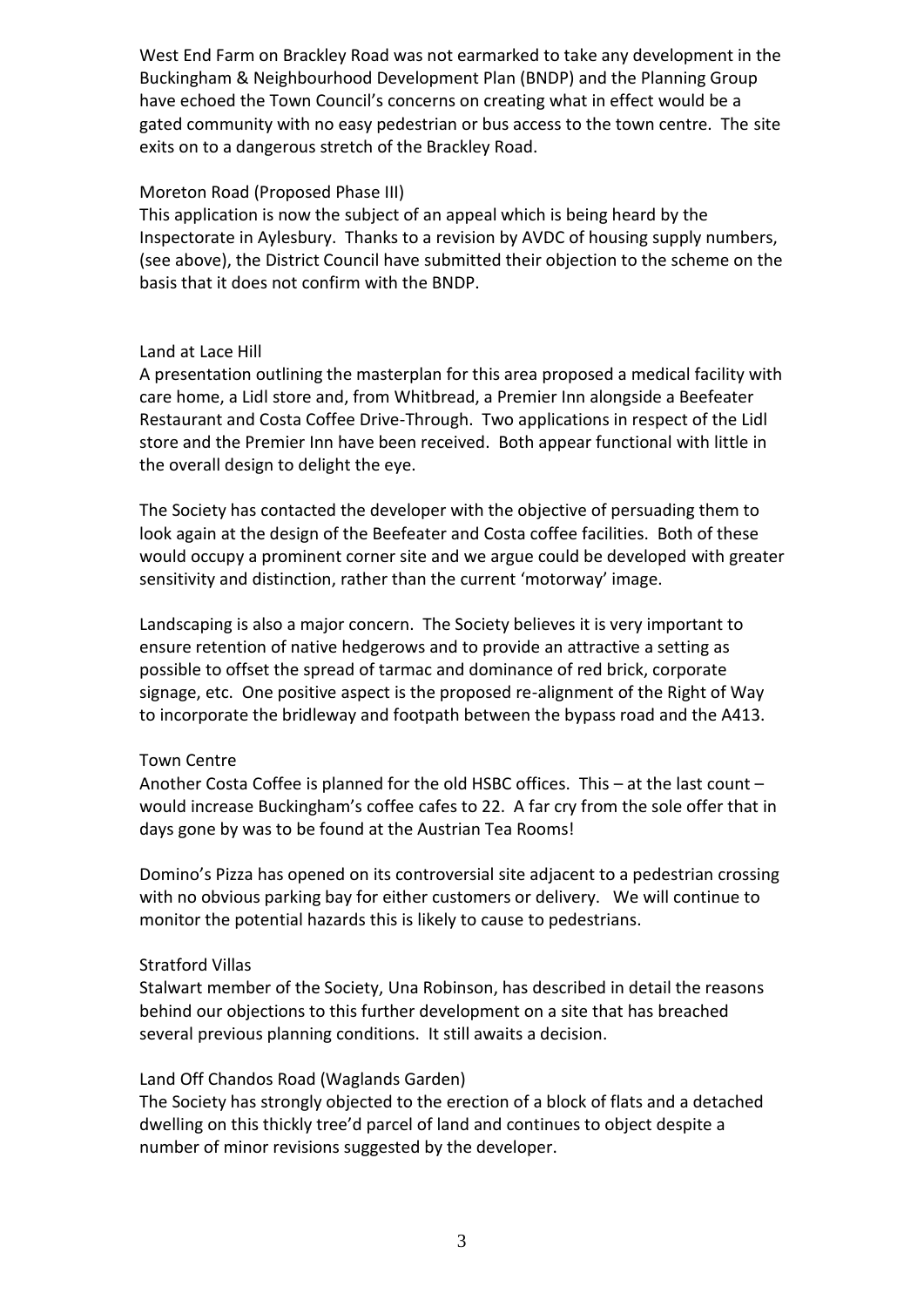It would mean, in our view, an unacceptable loss of mature trees, originally planted to adorn the Brookfield Lodge establishment. There are also legitimate concerns about the inevitable increase in traffic, as well as flooding on to neighbouring sites. No decision has yet been made.

# **Destination Buckingham Group**

The Destination Buckingham Group (DBG) comprises members from various organisations around the town including the Town Council, local businesses and the Buckingham Society.

The group is very ably chaired by Councillor Mike Smith and seeks ways to improve the look of the town and encourage more people to come to the town as visitors, shoppers etc.

Recently the DBG has agreed to give £2000 to the Buckingham Old Gaol Trust, to help with costs of purchasing a secure display case for the wonderful Lenborough Hoard when it goes on show. A further £2000 will go to help fund the Buckingham Literary Festival and other sums are to be provided to help with redecorating the Tourist Information Centre in the Old Gaol, refurbishing the AVDC finger post adjacent to the Bus Stand and towards new Interpretation Boards in Bourton Park and near the newly-opened Canal.

Other projects going ahead include, reducing the amount of signage that clutters the town centre and setting up "Wayfinding Totems". These will be street mounted sign boards that will point visitors to Buckingham to places of interest around the town. They will be located adjacent to the Bus Stand, near The Old Gaol, and (perhaps) in front of The Old Town Hall.

All of these projects will be funded by Aylesbury Vale District Council and will go towards furthering the aim of ensuring that Buckingham is great place

# **Preserving and Enhancing Buckingham's Treescape, hedgerows and open spaces – Ian Orton**

Prompted by the wave of hedgerow grubbing and tree cutting by developers that afflicted Buckingham in late 2015 and 2016 Buckingham Town Council have established a Commission to look at ways in which our trees, hedgerows and open spaces can be safeguarded and enhanced.

A steering group involving both local societies and interest groups as well as AVDC, Buckinghamshire County Council and the Town Council met in October to establish the composition of the Commission and the term of reference for a written report.

The latter will be delivered to the Town Council's Environment Committee in April.

I am representing the Buckingham Society on the Commission. This has met on three occasions with another meeting scheduled before delivery of the report.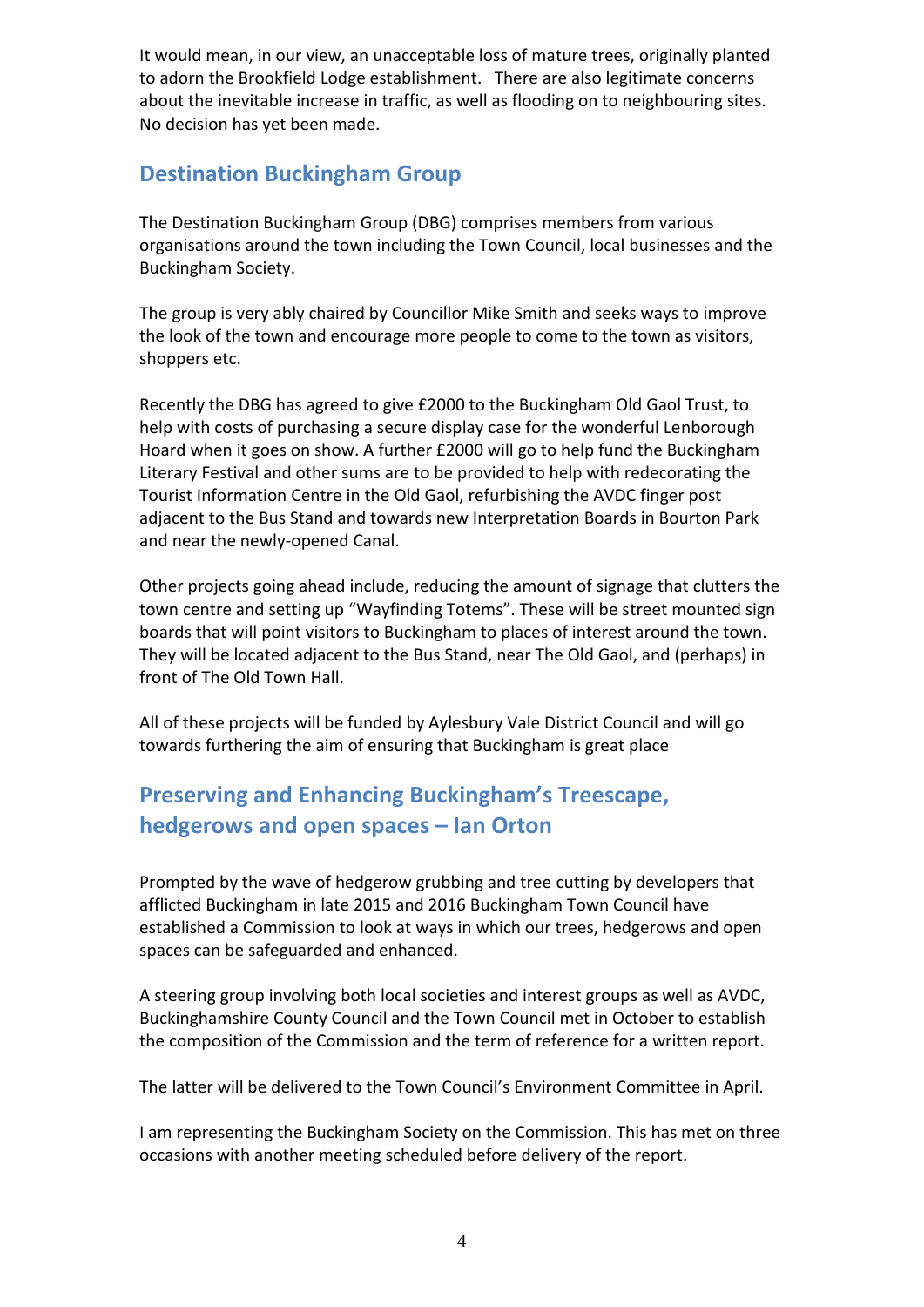The Commission has also put together a questionnaire to gauge public opinion on the subject which can be accessed online via the Town Council's website.

In addition the Commission will have a table at the annual Buckingham Town Meeting which will be held at the Community Centre on 22 March to provide another opportunity for people to make their views known.

If Society members have any suggestions about how we can help conserve and enhance our treescape and open spaces, along with the surprising amount of hedgerows that still exist in Buckingham they would be gratefully received.

# **The Transport Group – David Child**

As reported in the last newsletter the transport group continues to work on a number of projects and of course, unfortunately, they have to revisit some the tasks they thought had been resolved.

Last year we reported to BCC the public rights of way shown in the map below

### Public rights of way map



Although the transport group have not visited the site in 2017 the pathway BUC/22 (brown and purple above) was viewed late last November and had been cleared.

The BUC/13 (blue and red above) still needed to be resolved and the blue section link to Needlepin Way looks to be someway off before this section is re-opened to the public.

The continued closure of the Needlepin Way (Lace Hill) that feeds into the roundabout into the Tesco access road has been raised with BCC but currently we are unable to report why this important second access to Lace Hill is still blocked off.

The good news is that the **Buckingham / Winslow Cycleway** is effectively open and on the occasions I have driven along this route it is good to see it is being put to good use by families and cycling enthusiasts. It highlights the need for more good quality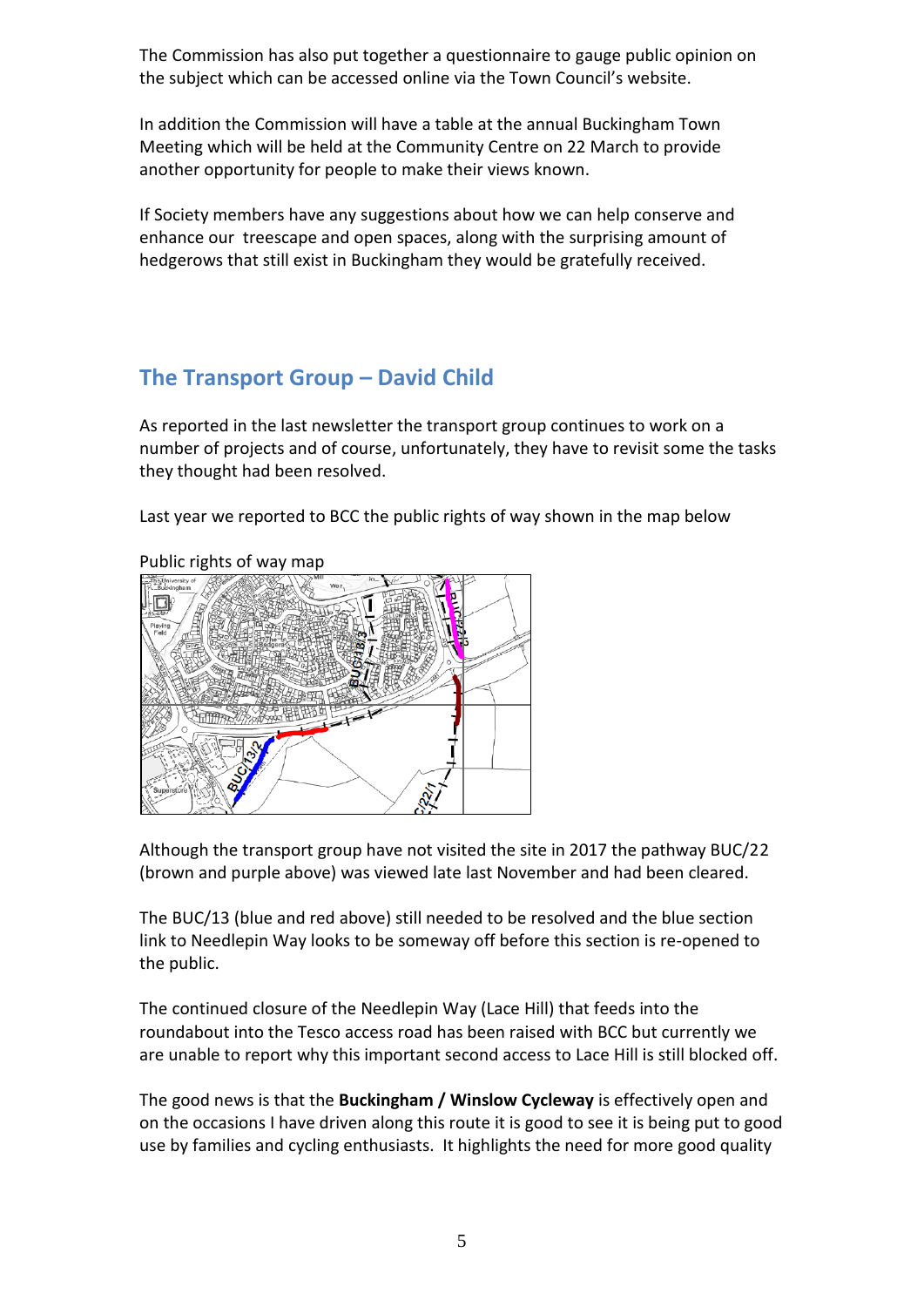cycle / pedestrian paths which serve Buckingham and other major towns – Silverstone / Brackley / Milton Keynes just to name 3.

The Society responded to the BCC "**Draft Buckingham Transport Strategy – Summary**". The key point was the western link - A422 to the Buckingham bypass (A421) and the Society view was expressed that it should be extended to the south of Buckingham as this was proposed in the first public consultation of the Buckingham local plan. Also a clear point was made that if the western link was built stronger HGV restrictions should be implemented to protect the town centre.

The **HS2** construction routes have been published and the A421 from Tingewick to Milton Keynes is a major cross country route which is of concern - it will significantly increase the traffic on this two way single lane road. We have seen in the recent past the effects if there is the slightest disruption on this road.



## **Volunteer Needed**

The Buckingham Society needs the help of someone with website design skills to help us with our own web site. If you can help please contact the editor.